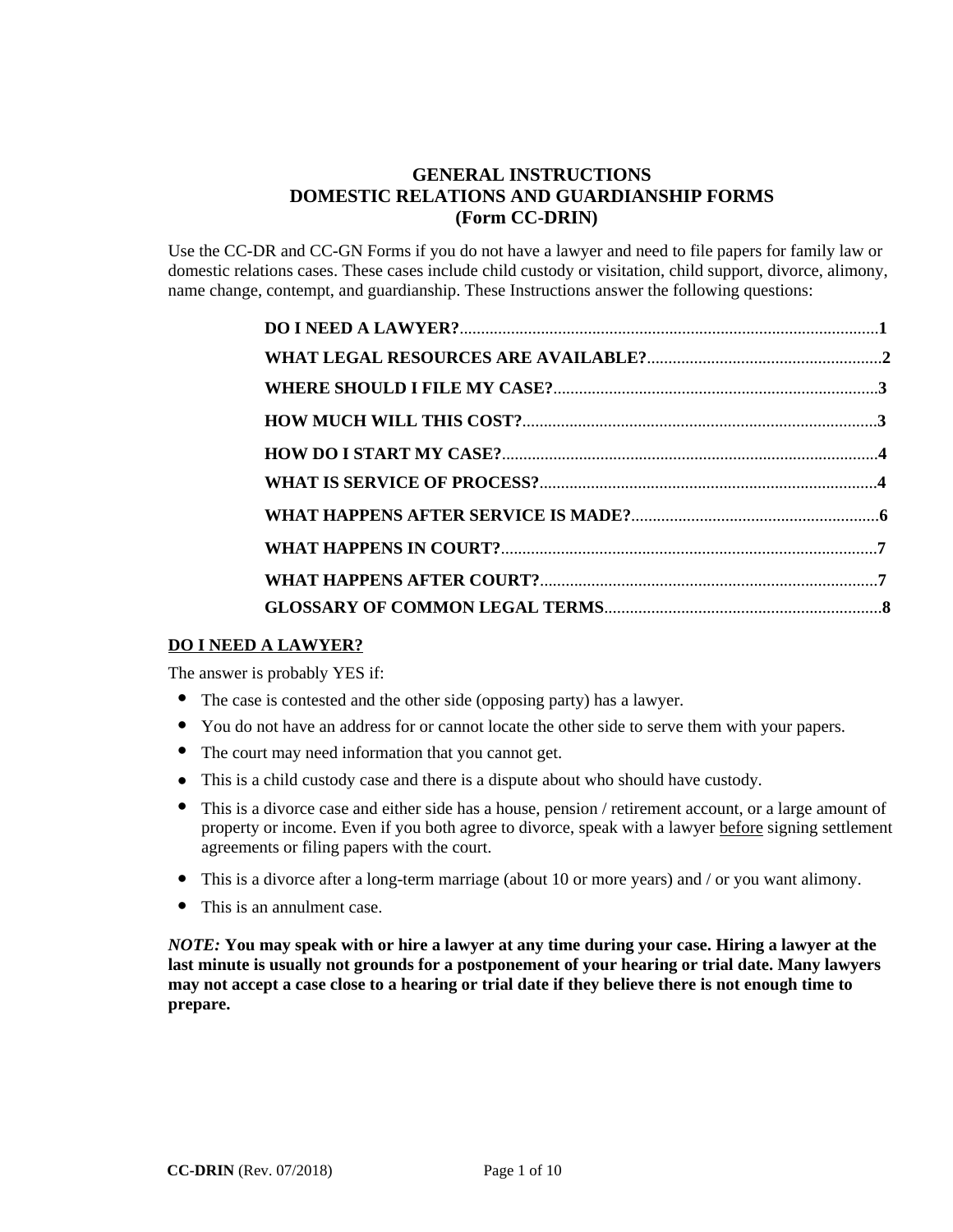# **WHAT LEGAL RESOURCES ARE AVAILABLE?**

Use the following resources if you need assistance with your case, legal information, or to find a lawyer:

**Civil Clerks** - Each court has a civil clerk who may give you information about where to file your family law case papers, filing costs, and fee-waiver request forms. Clerks cannot give legal advice, complete forms, or tell you how to complete forms. Ask the clerk about other self-help resources and services available.

**Maryland Courts Self-Help Center** - This program provides free, limited legal help by telephone or live chat for people with civil cases who do not have a lawyer. The Self-Help Center is staffed by lawyers who cannot represent you in court.

**Hours:** Monday-Friday, 8:30 a.m. to 8:00 p.m. **Telephone:** (410) 260-1392 **Live Chat:** Accessed directly from www.mdcourts.gov under Legal Help.

**Family Law Self-Help Centers/Family Law Help/Pro Se Assistance -** Each circuit court offers information, assistance, or referrals if you do not have a lawyer. Services vary by court but may include help with selecting the correct forms, legal information, and general guidance. Self-Help Center attorneys and staff cannot represent you in court or complete forms.

**Family Services Programs** - Available in each circuit court, services differ by program, and may include custody evaluators, mediators, and more. Visit www.mdcourts.gov/family for information.

**The People's Law Library of Maryland** (www.peoples-law.org) - This legal information and self-help website has information on family law, domestic violence, housing, consumer law, and state and federal benefit programs. The website includes links to resources for free or reduced-fee lawyer referrals and to the Maryland Courts Self-Help Center live chat.

**Family Law Hotline** - This Hotline is staffed by lawyers and is free to low income callers. Hotline lawyers give information about Maryland family law to help you understand your rights and legal options. Hotline lawyers cannot represent you in court but may give you the phone number of a lawyer referral service.

**Hours:** Monday-Friday, 9:30 a.m. to 4:00 p.m. **Telephone:** 1-800-845-8550

**Self -Help Video Library** - The online library includes videos on court processes, resources, and law topics and is available at mdcourts.gov/videos.

**Maryland Law Help App** - This free mobile app connects you with legal information on your smartphone or tablet. The app includes links to self-help videos, court form finders, direct access to legal help by phone or chat, public law libraries, mediation resources, and more. Visit: http://www.mdcourts.gov/legalhelp/mobileapp.html.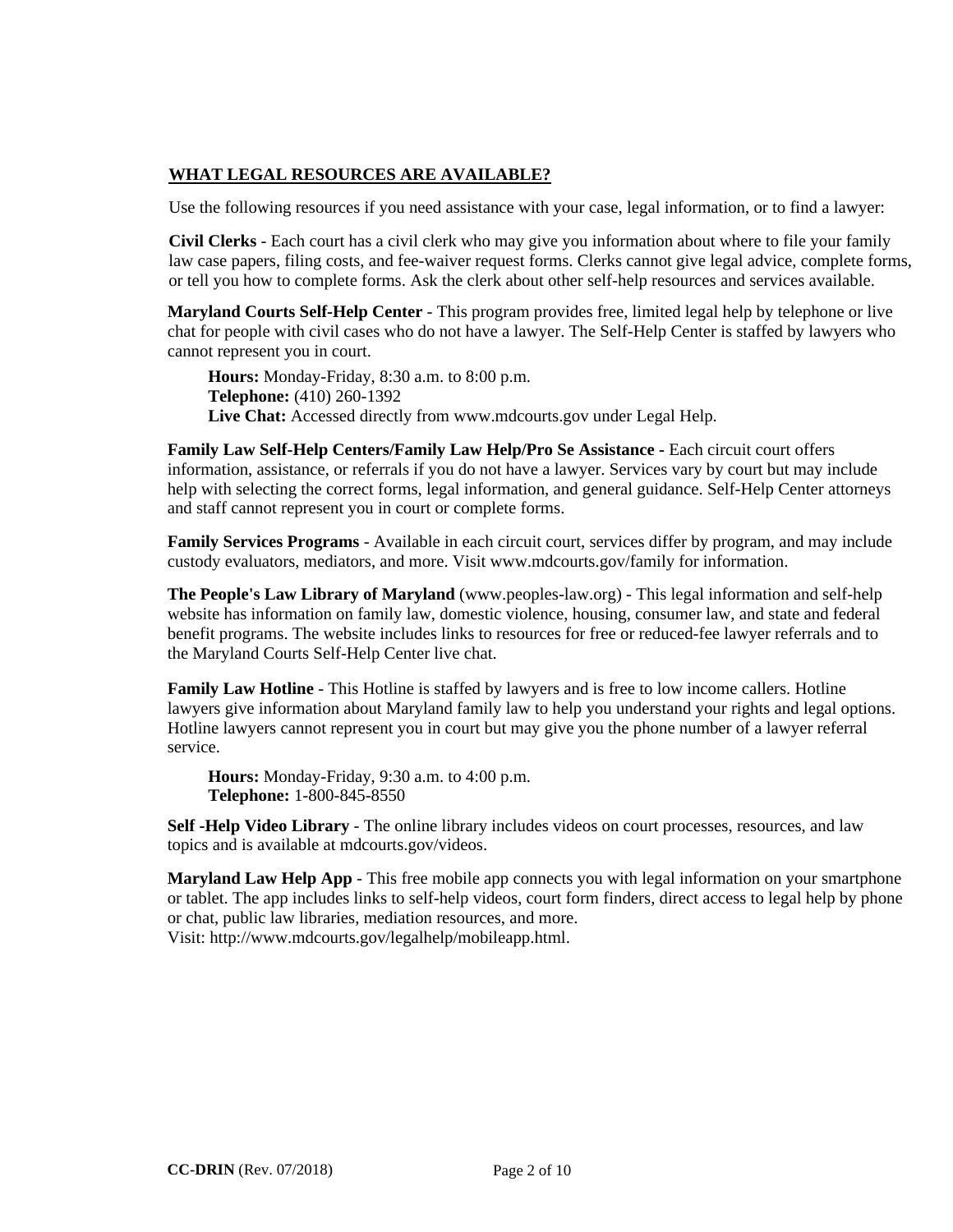# **WHERE SHOULD I FILE MY CASE?**

The type of case determines where to file your case. If you are unsure about where to file, speak with a lawyer.

- **.** File an initial **DIVORCE** (Absolute or Limited) or Annulment case in the circuit court in the county where you live OR in the circuit court in the county where your spouse lives or works.
- **■** where you live OR in the circuit court in the county where your spouse lives or works.<br>■ File an initial **CHILD CUSTODY**, **VISITATION**, or **CHILD SUPPORT** case in the circuit court in the county where the child(ren) or either parent lives. Different rules may apply if the child(ren) currently live(s) outside of Maryland. Speak with a lawyer if you are unsure.
- **.** File a **CHANGE OF NAME** case in the circuit court in the county where you live.
- File a **CHANGE OF NAME** case in the circuit court in the county where you live.<br>• File a **PETITION FOR GUARDIANSHIP** in the circuit court in the county where the minor or alleged disabled person lives if he or she is a Maryland resident. If the minor or alleged disabled person does not live in Maryland, file a petition in the circuit court in the county in which he or she is physically present in Maryland. If you are requesting guardianship of the property, you may also file the petition in any circuit court in the county in which the minor or alleged disabled person has property such as a house.
- **File a PETITION FOR PROTECTION FROM DOMESTIC VIOLENCE** in either the circuit or District Court in any county.
- **■ File an ANSWER** to a complaint, petition, or motion in the court where the initial paper was filed. File an ANSWER to a complaint, petition, or motion in the court where the initial paper was filed.
- File an ANSWER to a complaint, petition, or motion in the court where the initial paper was filed.<br>• File a request to MODIFY or ENFORCE (by **contempt filing**) a court order in the same court and **under the same case number** as the existing case. A request to modify reopens the initial case.

\*\*File a **MOTION FOR RESTORATION OF FORMER NAME** in the same court and **under the same case number** as your absolute divorce case.

# **HOW MUCH WILL THIS COST?**

There are filing fees for all cases except Protection from Domestic Violence cases, and a Motion for Restoration of Former Name. You must prepay these fees before the court will open your case.

If you cannot afford the filing fees, ask the court to waive them at the beginning of your case by filing a **Request for Waiver of Prepaid Costs (CC-DC-089)** with your initial papers. If the court grants your request, you will not pay the fees at the time of filing and your case will move forward. If the court denies your request, you have 10 days to pay the filing fee. If you do not pay the fees, your case will **not** move forward. Fees vary from county to county and depend on whether the case is new or is being reopened. Contact your county's court clerk, or visit the court's website for a list of filing fees and costs.

If you are granted a Waiver of Prepaid Costs, you may be required to pay court fees and costs at the end of your case. If you can't afford to pay the fees at the end of the case, you may ask the court to waive them at the end of the final hearing in your case or by filing a **Request for Final Waiver of Open Costs (CC-DC-090)**.

For information about fee waivers, consult a lawyer or visit: mdcourts.gov/legalhelp/filingfeewaivers.html or speak with a lawyer.

There is also a fee if you have the Sheriff's Office serve your papers on the opposing party (See "WHAT IS SERVICE OF PROCESS?"). The court clerk will provide you with a fee quote. If you are granted a waiver of prepayment of fees, this usually includes the Sheriff's fee. The Self-Help Video Library at www.courts.state.md.us/reference/videolibrary has a video about service of process.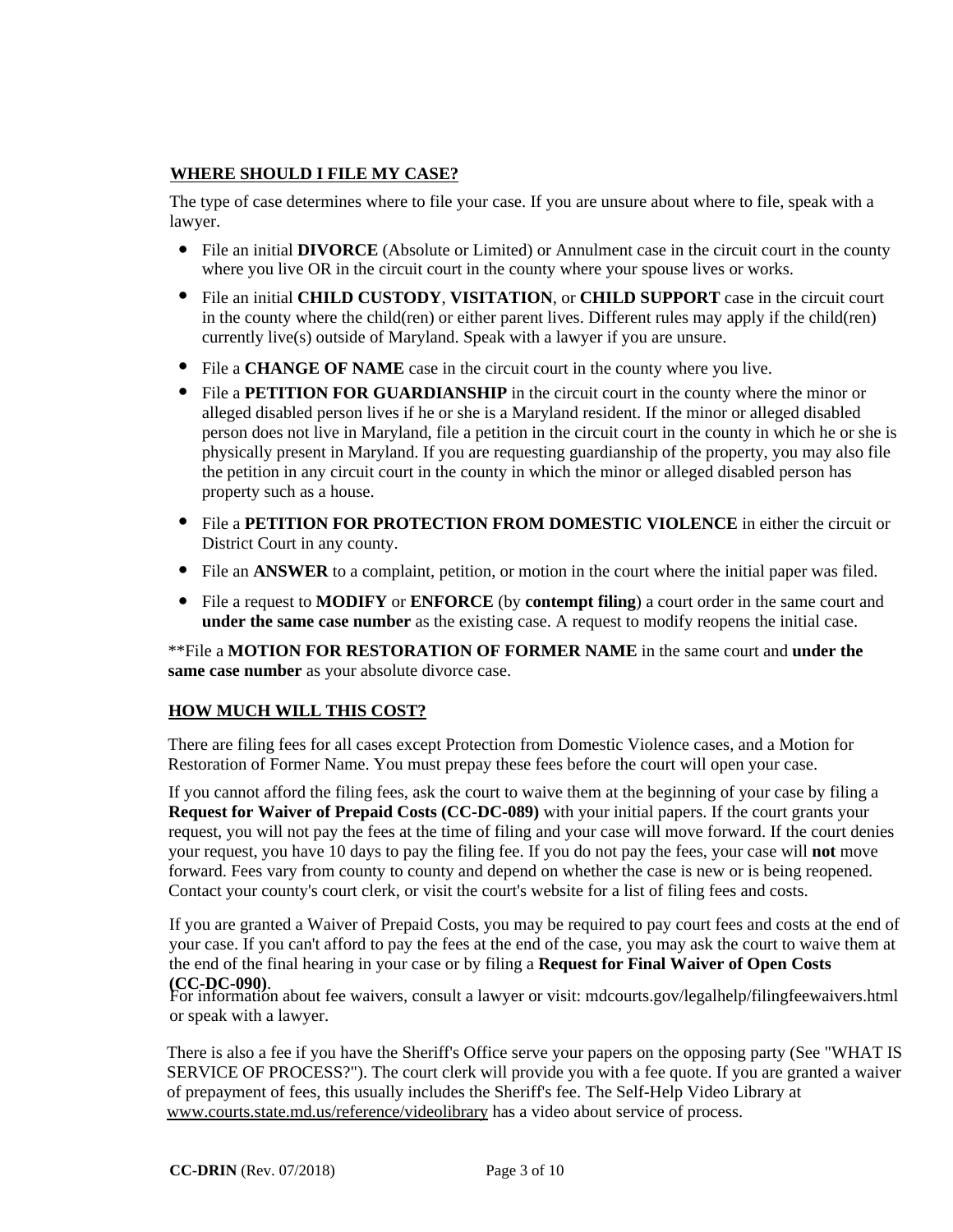# **HOW DO I START MY CASE?**

Review the list of court forms in the Courts link on the Maryland Judiciary website (www.mdcourts.gov). Choose the form, with instructions, for the kind of family law case you want to file. If you need help deciding which form to use, contact one of the resources listed in WHAT LEGAL RESOURCES ARE AVAILABLE?

Forms are also available from the civil clerk. Civil clerks **cannot** tell you which forms to file or complete the forms for you.

- **■** Review the instructions carefully and complete the form. Complete all forms required for the case you <br>● Review the instructions carefully and complete the form. Complete all forms required for the case you are filing, including any financial statements if you are seeking child support, alimony, or property distribution.
- distribution.<br>• Complete Civil-Domestic Case Information Report (CC-DCM-001). This form helps the court understand the issues in your case and estimate the time for case scheduling.
- ■**Before filing,** make sure that all names and complete addresses are clearly written on each form. If it's a new case, the clerk will assign a case number when you file. If you are reopening a case, include the case number on all forms. Make at least two (2) copies of **all forms:** One (1) set for yourself **AND** one (1) for service on the other side. The clerk's office is not responsible for making copies, and may charge for each page copied.
- File completed and signed forms in the clerk's office with the filing fee, or Request for Waiver of File completed and signed forms in the clerk's office with the filing fee, or Request for Waiver of Prepaid Costs (CC-DC-089) (do not serve a copy of the Request for Waiver on the other side). If you file a Request for Waiver of Prepaid Costs, the clerk will not docket your case until a judge decides whether to grant the fee waiver request.
- Once your case is docketed, the clerk's office will issue a **Writ of Summons**. This may take a few days to **.** a week or two (2), depending on whether you filed a Request for Waiver of Prepaid Costs (CC-DC-089). After the clerk issues the Writ of Summons, the case is ready for **service of process** on the other side. **Exception**: if you are filing a Motion for Restoration of Former Name **within 30 days** of your divorce judgment, a Writ of Summons is not required for service.

### *NOTE:* **Your signature on each form is made under oath and you are stating that the information and statements are true and correct to the best of your knowledge.**

# **WHAT IS SERVICE OF PROCESS?**

Service of Process (or "service") is the way the court knows that the other side receives copies of the papers you filed with the court. The Self-Help Video Library at www.courts.state.md.us/reference/videolibrary contains information about service of process. If the other side is not properly served, your case will not move forward.

- nove forward.<br>• Service must take place within 60 days of the date on the Writ of Summons. If service is not completed before 60 days, file a written request for the clerk to reissue a new Writ of Summons. There is no cost to request a new summons.
- to request a new summons.<br>● Initial Service may take place any place where the person being served is known to be (it does not need to occur at the address listed on the forms).
- The person filing papers with the court must make sure the other side receives complete copies of those papers. **.**

### **How do I serve someone?**

If you are serving an **initial** complaint, petition, or motion, including one (1) that reopens a prior case, a third party must serve the papers and the Writ of Summons on the other side.

 **CC-DRIN** (Rev. 07/2018)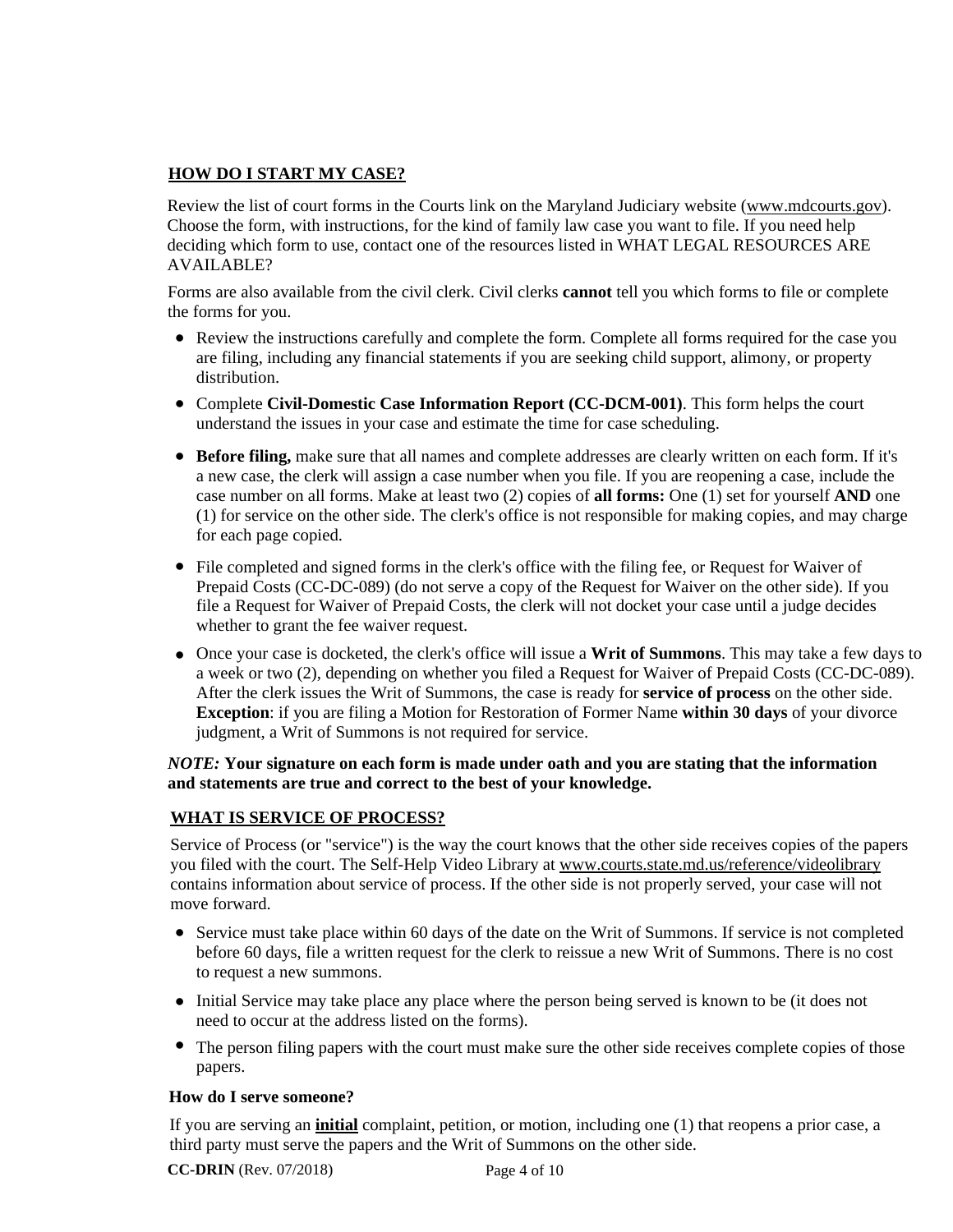*NOTE:* **Law enforcement officials serve Petitions for Protection from Domestic Violence after the court issues an interim, temporary, or final Protective Order. There is no fee.**

#### **Methods of Service:**

**\*\*IMPORTANT: You may NOT serve the other side yourself directly, or by certified mail, when serving a Writ of Summons and an initial filing (or papers that are reopening a previous case) \*\***

**Service by Sheriff** - For a fee (if not waived), the clerk can forward the Writ of Summons with a copy of the filing to the Sheriff's Office. The Sheriff will attempt service and file the required Return of Service with the court as proof service was made. If you decide later to use the Sheriff's Office, forward the Writ of Summons and a complete copy of the filing to the Sheriff's Office with payment or a copy of the fee waiver order.

**Service by Private Process -** Forward the Writ of Summons and the complete copy of the filing to a private process server. He or she will serve the other side and file an **Affidavit of Service** with the court as proof service was completed. Private process companies charge a fee and have their own Affidavit of Service form that they file. Private process may also be made by a third person who is: 1) over 18, and 2) not involved in the case. Give this person an **Affidavit of Service (Private Process) (CC-DR-055)** to complete. You cannot complete the Affidavit, but you may file it with the court.

**Service by Certified Mail, Restricted Delivery** - Send the Writ of Summons and a complete copy of the filing by certified mail, return receipt with restricted delivery. **Do not send it yourself. It must be mailed by a third person who is: 1) over the age of 18, and 2) not involved in the case.** Service is completed when the person being served *personally* signs the certified mail return receipt card, which will be returned to the person (**not you**) who mailed the papers for service. That person must complete an **Affidavit of Service (Certified Mail) (CC-DR-056)** after the certified mail return receipt card is returned. You must attach the original return receipt card to the Affidavit of Service and file it with the court. Keep a copy of both sides of the certified mail return receipt card.

To serve an **Answer (CC-DR-050)** to a complaint, petition, or motion that was served on you, you must complete the certificate of service on the last page. Mail a complete copy of your Answer, and any papers you attach, to the other side. Service of your answer is complete when you mail a properly addressed envelope with correct postage by first class regular mail to the other side (or his or her lawyer). A third person does not need to complete this service. If you do not fill out the Certificate of Service, the clerk's office will not docket, or record, your answer.

All papers filed with the court by either person after the initial complaint, petition, motion, or answer must be sent to the other side, using the process described in the paragraph above. You must complete a **Certificate of Service (CC-DR-058)** and attach it to all papers filed with the court.

#### **What if service is not made?**

If service of the **initial complaint, petition, or motion** is not successful OR you do not know where the other side is, the case cannot proceed until **alternate service** is made. **Alternate service is complex; you should speak with a lawyer.**

If you have made several attempts to make service of process by Sheriff, private process server, or certified mail, OR if you have been unable to find where the other side lives or works, you may file **Motion for Alternate Service (CC-DR-070)** with **Notice-Alternate Service (CC-DR-072) AND Affidavit (CC-DR-073)**. Attach proof of your service efforts or efforts to locate the other side. Once filed, these forms and documents ask a judge to allow you to use another form of service. If granted, you will notify the other side of your court filings by posting your complaint, petition, or motion on the Sheriff's bulletin board in the courthouse, or by another reasonable method the judge orders. There is a fee for the Sheriff to post notice for alternate service.

 **CC-DRIN** (Rev. 07/2018)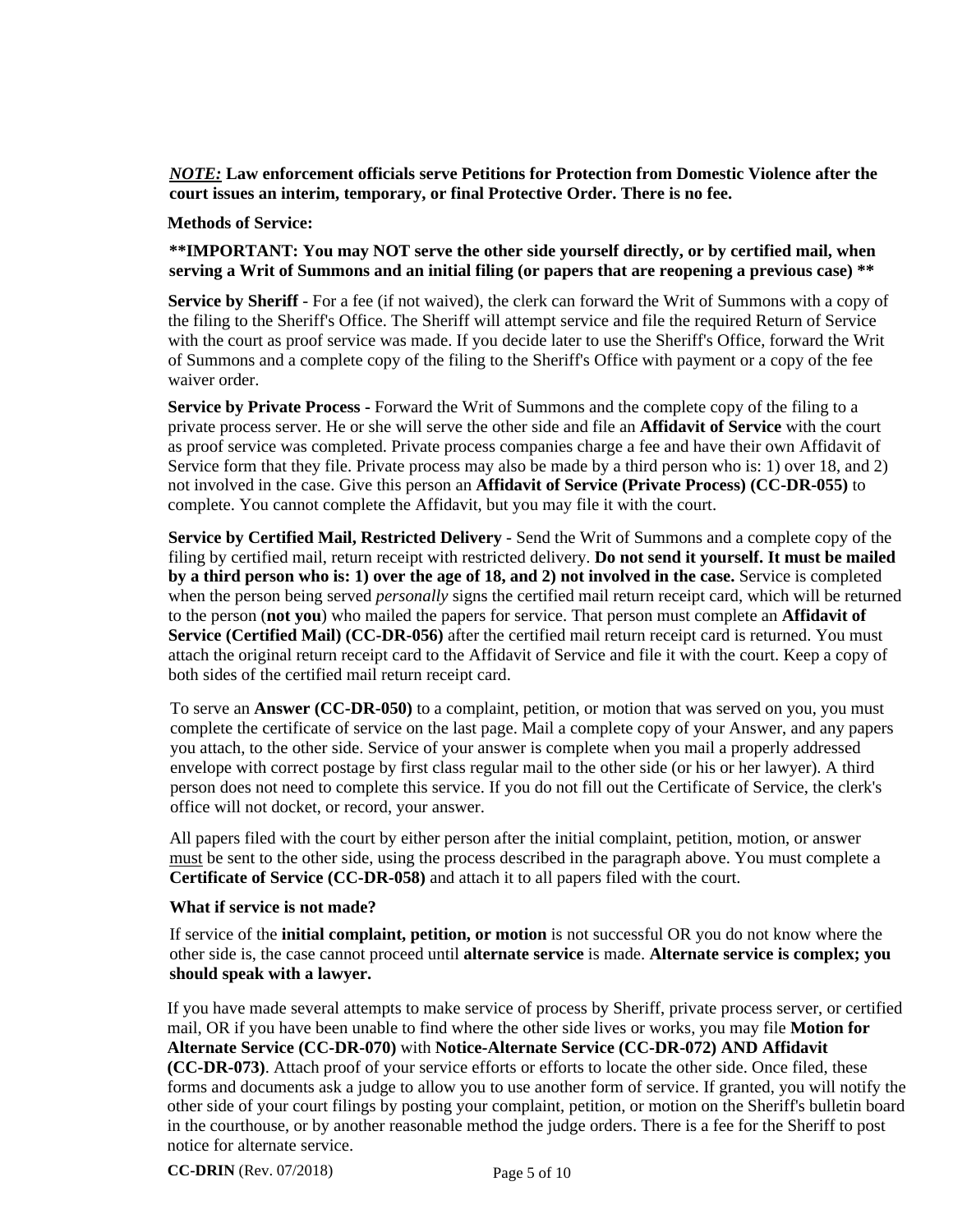If the Sheriff posted notice of alternate service, the Sheriff's office will file proof with the court. If the court ordered another form of alternate service, you must file proof with the court that it was completed.

The Maryland Judiciary's self-help video library has a helpful video and resources on service of process at http://www.mdcourts.gov/video/selfhelp/serviceofprocess.html.

## **WHAT HAPPENS AFTER SERVICE IS MADE?**

Once service of process is made (either direct service or by alternate service) **AND** proof of service is filed with the court, the other side has the chance to file an ANSWER. The other person may also file a motion challenging service, jurisdiction, or other aspects of your complaint, petition, or motion. If the other side resides or was served:

- **.** Within Maryland, he or she has **30 days** to file a response. **.**
- In another state, he or she has **60 days** to file a response.<br>● In another country, he or she has **90 days** to file a respon
- In another country, he or she has **90 days** to file a response.

After service is received, an opposing party must respond and may use an **Answer to Complaint / Petition / Motion (CC-DR-050)**. He or she may file a **counter-complaint** (for example, **Counter-Complaint for Absolute Divorce (CC-DR-094) or Counter-Complaint for Custody (CC-DR-095)) with his / her answer.**

Once an answer is timely filed, the court will begin scheduling the case (See WHAT HAPPENS NEXT?).

### **Order and Notice of Default**

If no Answer is filed by the deadline after service, file a **Request for Order of Default (CC-DR-054)**. The judge will grant the Order of Default if he or she is satisfied that the other side is not presently in the military and proof of service has been filed with the court. The clerk's office will issue a **Notice of Default**. The other side has 30 days to file a written explanation about why an Answer was not filed and ask the court to vacate (cancel) the Order of Default. If the other side does not respond to the Notice of Default, the case may move forward without his or her participation.

# **WHAT HAPPENS NEXT?**

After each side's papers have been filed and served, or an Order of Default is granted, the court will schedule your case.

A **scheduling conference** is generally set first. Both sides meet with a magistrate or judge, who may make referrals for services, and set dates and deadlines. The clerk's office or the court's assignment office will mail you a notice with a scheduling conference date. If you do not attend your scheduling conference, your case may not move forward.

Most courts also schedule a **pre-trial settlement conference**, where a judge or magistrate meets with both sides to make sure that case is ready for trial and to see if settlement is possible. If there is an agreement, you may not have a trial, or may reduce the trial time.

If your case is **uncontested** (i.e., there are no disagreements between you and the other side) OR an Order of Default has been entered, some courts will automatically schedule a hearing. You will receive notice of this date.

If a reasonable period of time passes after the filing of an Answer or Order of Default and you have not received notice from the court, you may file a **Request for Hearing or Proceeding (CC-DR-059)**.

Page 6 of 10 *NOTE:* **You may be eligible for the Maryland Safe at Home Address Confidentiality Program. The program provides a substitute address for victims of domestic violence who have moved or are about to move to a location unknown to their abuser. It also offers free confidential mail-forwarding for first-class mail and legal papers. Application assistants can help you apply. Call 1-800-633-9657 ext. 3875, visit http://sos.maryland.gov/ACP, or email safe.athome@maryland.gov. CC-DRIN** (Rev. 07/2018)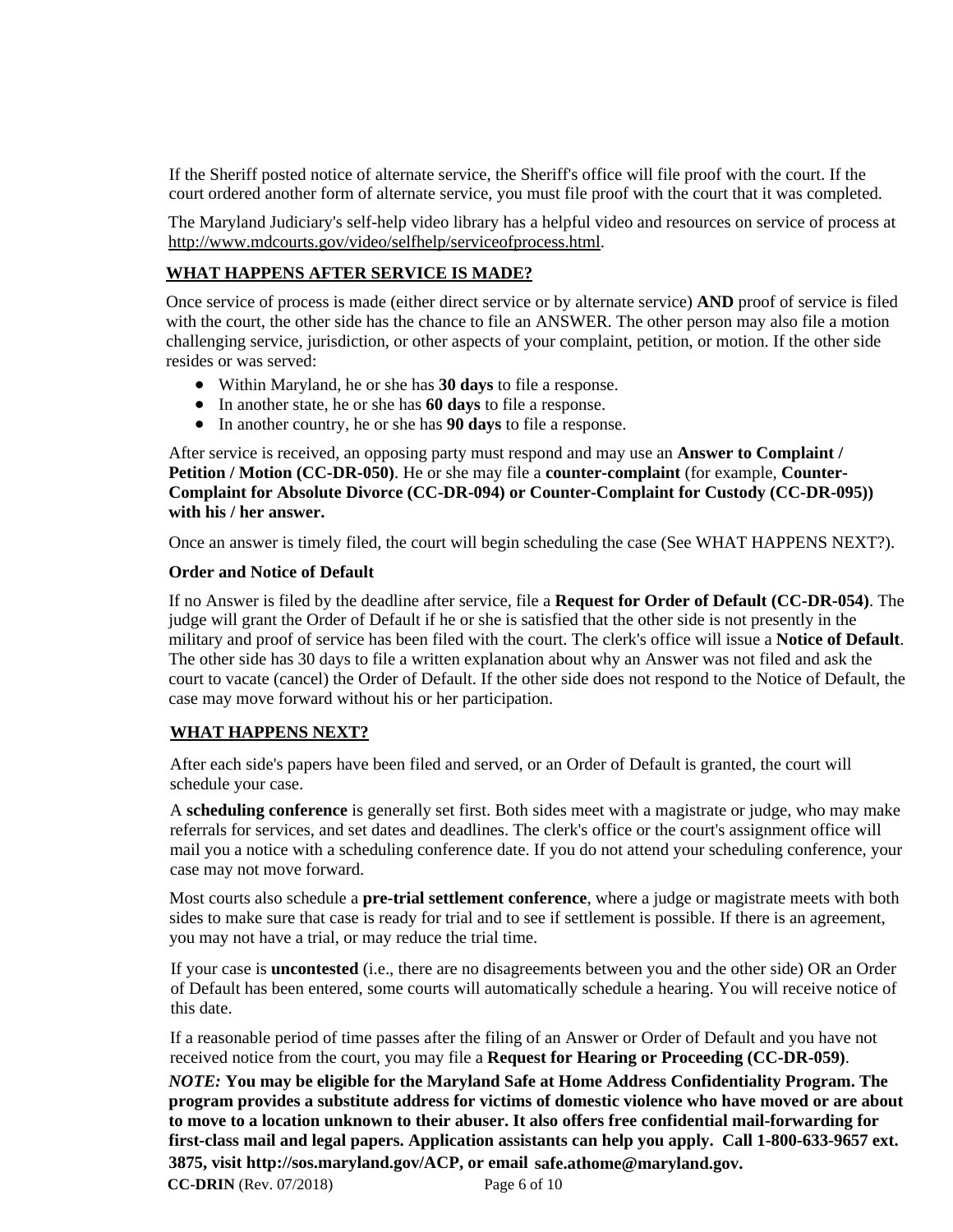## **WHAT HAPPENS IN COURT?**

At your hearing or trial, you have an opportunity to testify. Witnesses who have first-hand knowledge about your case may also testify. You may present evidence that may be accepted by the court under the **Rules of Evidence**. The other side will also have a chance to present his / her side of the case and offer testimony, witnesses, and evidence. Each side may cross-examine (ask questions of) the other side's witnesses about their testimony. In preparing for your court day, keep the following in mind:

- witnesses about their testimony. In preparing for your court day, keep the following in mind:<br>● Arrive **before** your scheduled trial time. You must go through security and find the courtroom where your case will be heard.
- Prepare the documents and evidence that you want to show the court. Have **at least** three (3) copies of Prepare the documents and evidence that you want to show the court. Have **at least** three (3) copies of any documents you bring: one (1) for the court, one (1) for the other side, and one (1) for yourself. **The court is not required to make copies for you.**
- If you filed the initial case and fail to appear for the hearing date, your case may be dismissed. If a Counter-Complaint was filed and you fail to appear, the other side may still proceed and could be granted the relief requested in his or her papers.
- granted the relief requested in his or her papers.<br>● If you have an emergency that prevents you from appearing for your hearing, **contact the court** before the hearing. However, contacting the court does not necessarily mean that your case will be postponed.
- Children under 18 should not be witnesses in a divorce or custody trial. However, if the court has<br>● Children under 18 should not be witnesses in a divorce or custody trial. However, if the court has ordered you to bring your child(ren) to court, you must do so. If you believe your child(ren)'s testimony is necessary, speak with a lawyer about how to present this to the court. If a parent must be in court, and needs child care, some courthouses provide this service. Please check the website of the courthouse.
- When the hearing or trial is complete, the magistrate or judge will make a decision. He or she may state the facts, evidence, and the law that applies in their decision (or **ruling**) either that day or in a written decision mailed to both sides on a later date.
- **.** You should consider consulting or hiring a lawyer to help you.

### **WHAT HAPPENS AFTER COURT?**

What happens after a decision is made depends on whether a judge or magistrate heard your case.

- If your hearing was in front of a judge, he or she will sign a final order. You may receive the order at **If** your hearing was in front of a judge, he or she will sign a final order. You may receive the order at the end of the hearing or by mail.
- If your hearing was in front of a magistrate, he or she will issue a Report and Recommendations with **If** your hearing was in front of a magistrate, he or she will issue a Report and Recommendations with findings of fact and a proposed order. A judge will review it before it becomes final. After 10 days, a judge will sign the order and it will be mailed to both sides.
- If either party believes that the magistrate or judge made an error in applying the law in their case, there<br>• If either party believes that the magistrate or judge made an error in applying the law in their case, there are procedures for requesting the court to review the decisions and orders. You may file exceptions to a magistrate's report, or an appeal of a judge's decision to another (higher) court. **Requests for review, exceptions, or an appeal are complex with specific requirements and strict deadlines. Speak with a lawyer before filing any further papers.**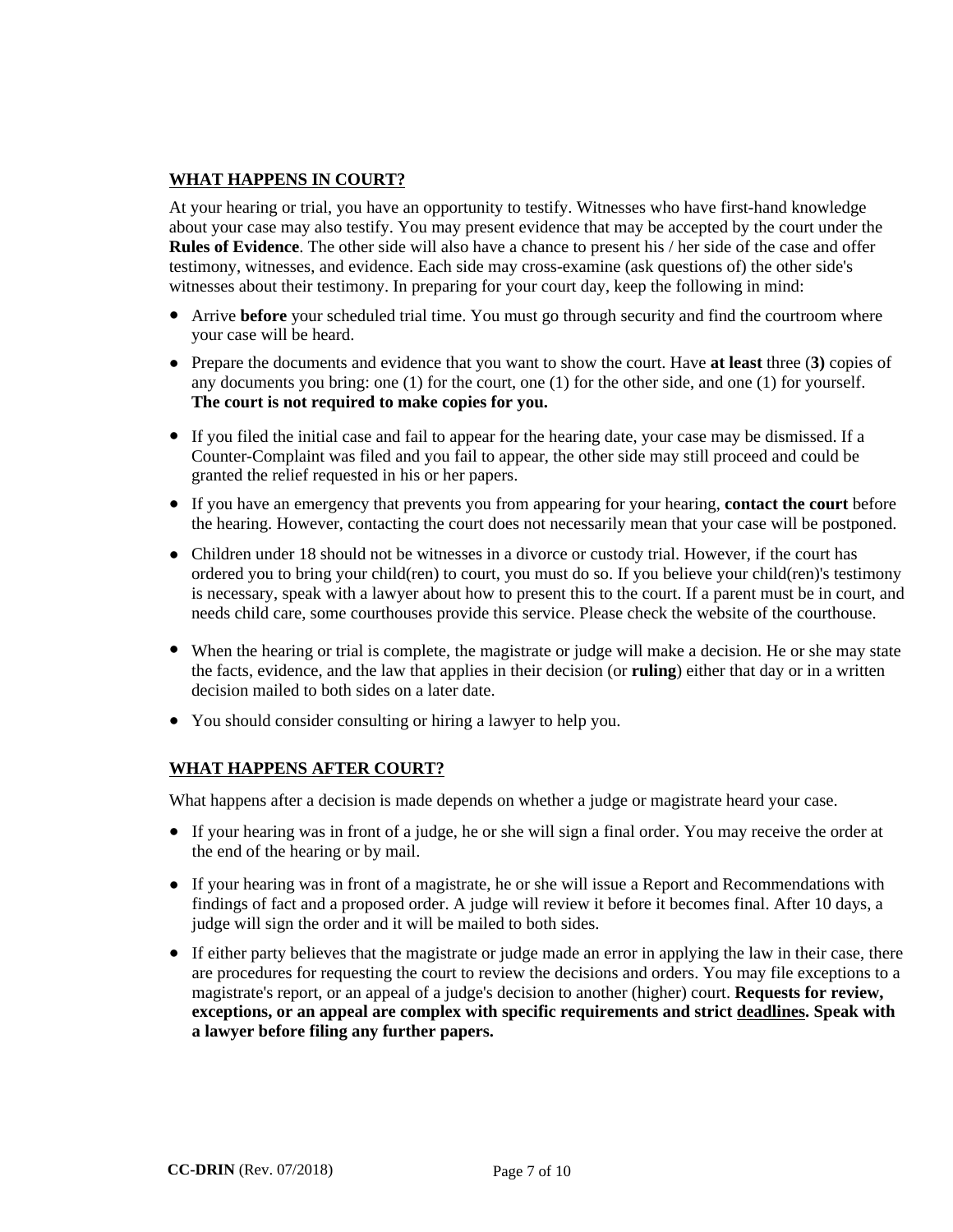# **DICTIONARY GLOSSARY OF COMMON LEGAL TERMS**

**Affidavit:** A written statement made under oath.

**Alimony:** Court-ordered payments made by one (1) spouse to the other for support.

**Annulment:** A court's decision that a marriage is void; it never legally existed. It is available only under certain limited circumstances.

**Answer:** A written response to a complaint, petition or motion.

**Arrears:** The amount of money a person failed to pay when due. A person who does not make court-ordered payments such as alimony or child support is "in arrears" for the amount he or she owes.

**Certificate of Service:** A written statement filed with the court as proof that copies of papers filed with the court were given to the appropriate parties.

**Child Custody:** Court-ordered arrangement of who children live with and how decisions about them will be made. There are two (2) types of custody:

**Legal Custody/Decision-making authority:** Refers to how long-term decisions about children's education, health, religion, etc. are made.

**Physical Custody/Parenting time:** Refers to where children live and the amount of time they spend with each parent.

**Child support:** The amount of financial and other support each parent is responsible to provide for the care of their minor child(ren).

**Child support guidelines:** Maryland's guidelines are used to determine the appropriate amount of child support. The guidelines formula calculates support based on the number of children in the family, additional expenses (for example, child care and health insurance), and the combined gross income of the adults. The court may award child support higher or lower than the guidelines. See the Annotated Code of Maryland, Family Law Article, Sections 12-201 through 12-204.

**Civil (or Court) Clerk:** A court employee who receives and maintains case files and issues some court documents such as writs of summons, copies of court orders, and other notices.

**Complaint:** One (1) type of legal paper that starts a case. The person who files the initial case is referred to as the plaintiff and the person against whom the complaint is made is the defendant.

**Contempt:** The failure to follow a court order. One (1) side may request that the court determine that the other side is in contempt. If the court determines that a person is "in contempt," it can punish him or her.

**Contested Case:** A case that involves one (1) or more disputed issues.

**Counter-Complaint/Counterclaim:** A complaint the defendant files against the plaintiff after the plaintiff's initial complaint.

**Custody:** The legal arrangements regarding with whom a child will live and how decisions about the child will be made. Custody has two (2) parts: legal and physical. Legal custody refers to decision-making authority. Physical custody refers to the child(ren)'s time with each parent. Parents may agree on the custody arrangement that is in the best interest of their child(ren). If the court decides custody, the judge determines what is in the best interest of the children, and makes an order.

**Decision/Judgment/Opinion/Ruling:** The result reached by the court in resolving the disputes in a case.

**Default:** A party's failure to file a timely answer to a complaint, motion or petition after proper service of process has been made. After a certain time has passed, the plaintiff can ask the court for a default judgment.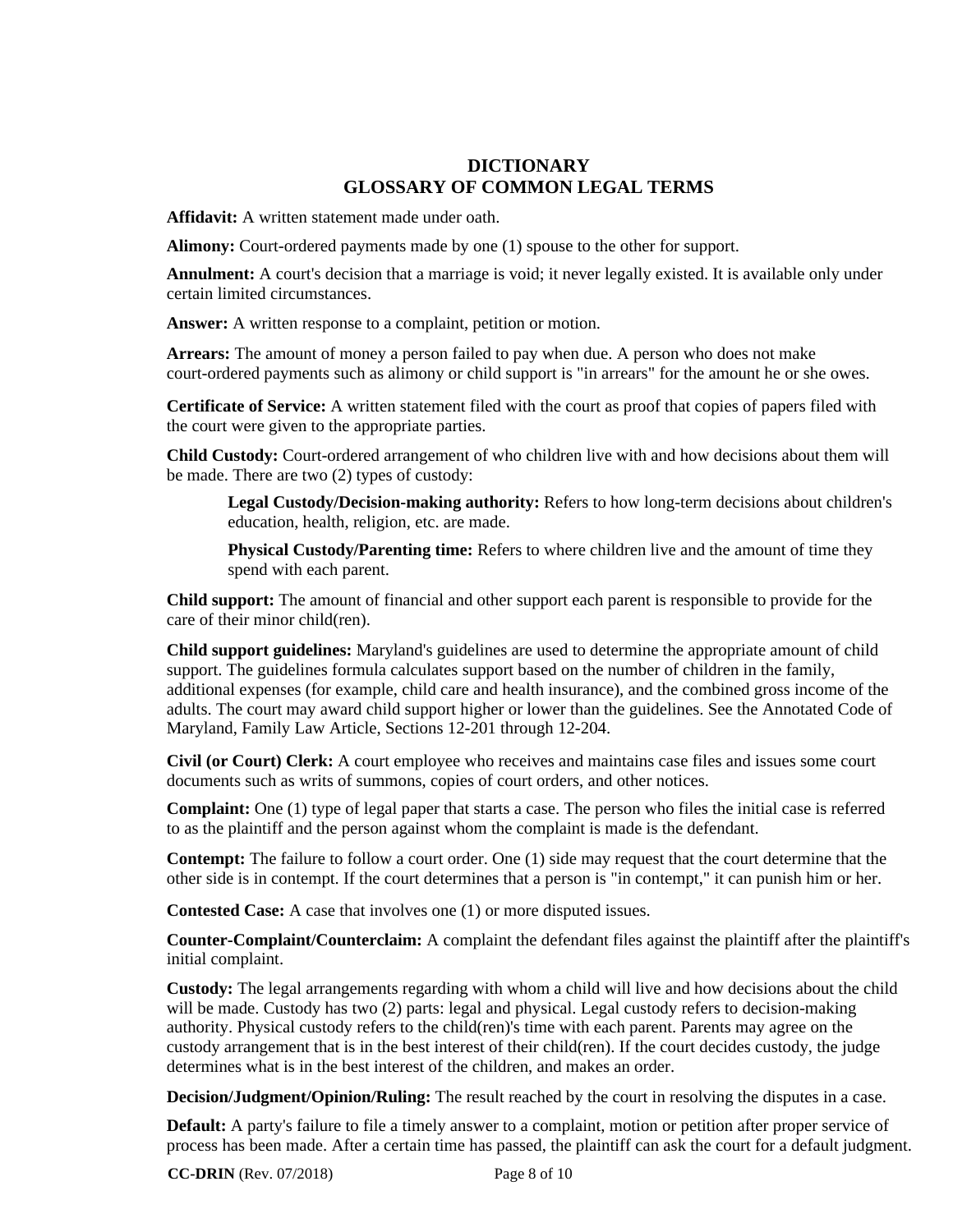**Default Judgment**: A court's finding on behalf of a plaintiff because the defendant did not respond to a complaint, motion, or petition.

**Defendant:** The person the case is brought against. If a defendant files a counter-complaint, he or she becomes the counter-plaintiff.

**Discovery:** A process in which each party is allowed to investigate the other side's case and get information related to the case before a trial or hearing. Special rules determine how and when discovery occurs. Discovery methods include:

- **Interrogatories:** Written questions one side gives the other side to answer under oath.
- **Oral Depositions:** In-person question-and-answer sessions about the facts of a case. Answers are made under oath and recorded. made under oath and recorded. ● Requests for Production, Inspection and Copying of Documents: Asking one (1) party to give **.**
- the other party documents related to the case. **Orders for mental or physical examinations:** Asking a party to be examined by an expert.
- 
- **Requests for Admissions of Fact:** Asking the party to admit to facts so that those facts do not have to be decided by the court. **.**

**Dissolution:** Another name for the legal end of a marriage.

**Divorce:** A process for the ending of a marriage. There are two (2) types of divorce:

- **A** process for the ending of a marriage. There are two (2) types of divorce:<br>● **Absolute Divorce:** The legal ending of a marriage. Once granted, both parties can remarry.
- Absolute Divorce: The legal ending of a marriage. Once granted, both parties can remarry.<br>• Limited Divorce: Establishes certain legal arrangements regarding custody, alimony, use of the marital home, etc., while the parties are separated. Does not end the marriage (spouses cannot remarry).

**Evidence:** Testimony of witnesses and documents presented to and considered by the court in making a decision. Rules of evidence are complicated and technical, you should consider consulting or hiring a lawyer to help you.

**Exhibit:** A document or object admitted into evidence to prove or disprove an issue in court.

**Filing:** The process of giving the clerk of the court papers in a case. Those papers are also called "filings." Some filings require payment of fee.

**Grounds for Divorce:** The legal basis for a divorce. The law sets out specific circumstances under which a divorce may be granted. Before the court will grant a divorce, the person seeking the divorce must prove that those conditions exist.

**Hearing:** A legal proceeding during which an issue is presented to a judge or magistrate.

**Judge:** A court official with the authority to hear and make decisions about a case.

**Judgment:** A court's decision (the final order of the court). For example, the court will enter a Judgment of Absolute Divorce. A judgment also refers to the grant of money such as for fees and costs, contempt fees, or attorney fees to be paid by the other party.

**Jurisdiction:** Refers to the authority of the court to hear and decide a case.

**Marital Property:** All property acquired during the marriage, even it is not titled in both names, with some exceptions. See Annotated Code of Maryland, Family Law Article, Section 8-201(e) for definition and Sections 8-203 through 8-205 for how the court treats marital property. Marital property can be divided when spouses divorce. If spouses cannot agree, the court will decide. You should consider consulting or hiring a lawyer.

 **CC-DRIN** (Rev. 07/2018)